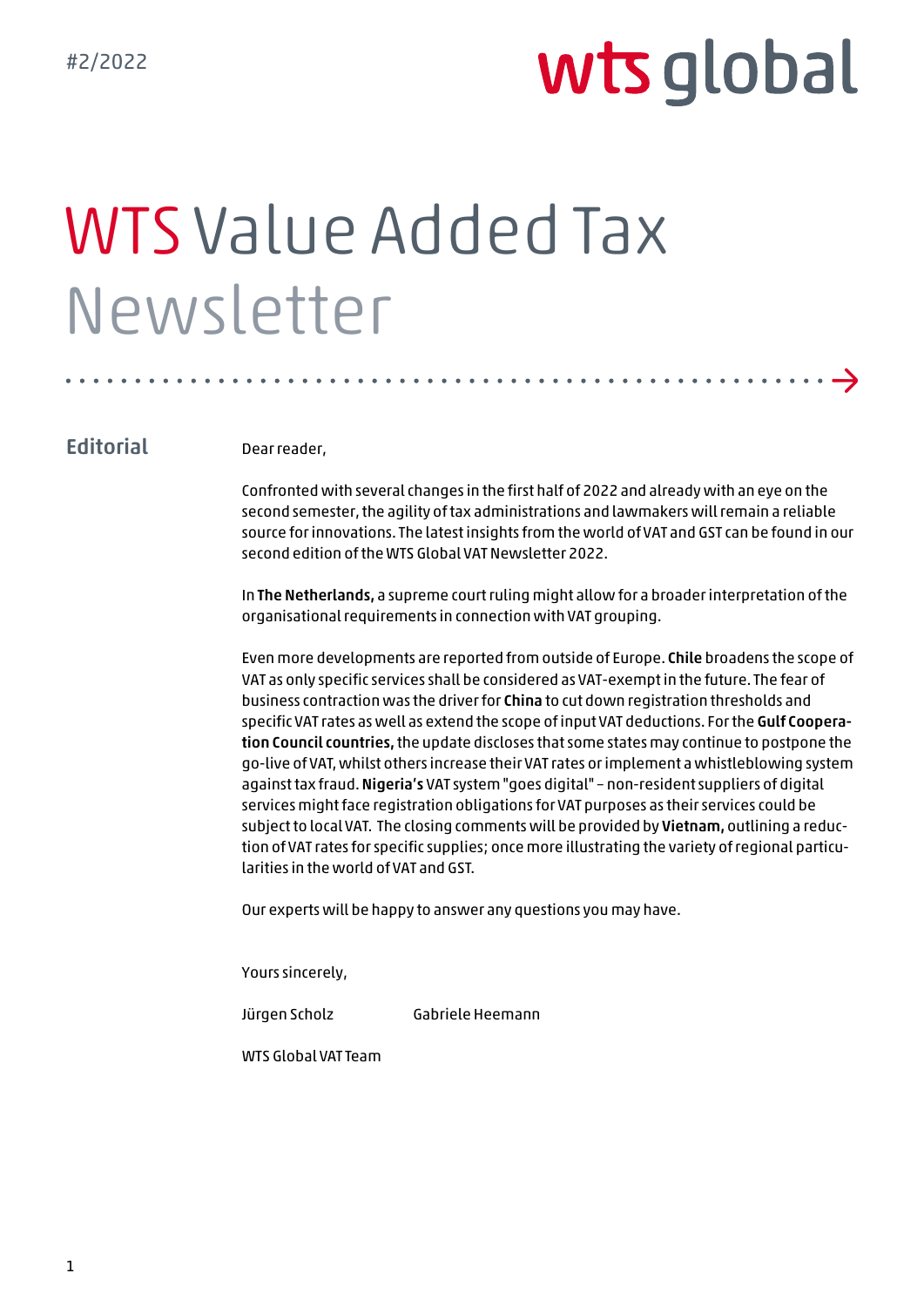| <b>Contents</b> | <b>I.</b> EU Member-States                                                       |
|-----------------|----------------------------------------------------------------------------------|
|                 | The Netherlands: Broader interpretation of conditions for forming a VAT group  3 |
|                 | II. Further countries                                                            |
|                 |                                                                                  |
|                 |                                                                                  |
|                 |                                                                                  |
|                 |                                                                                  |
|                 |                                                                                  |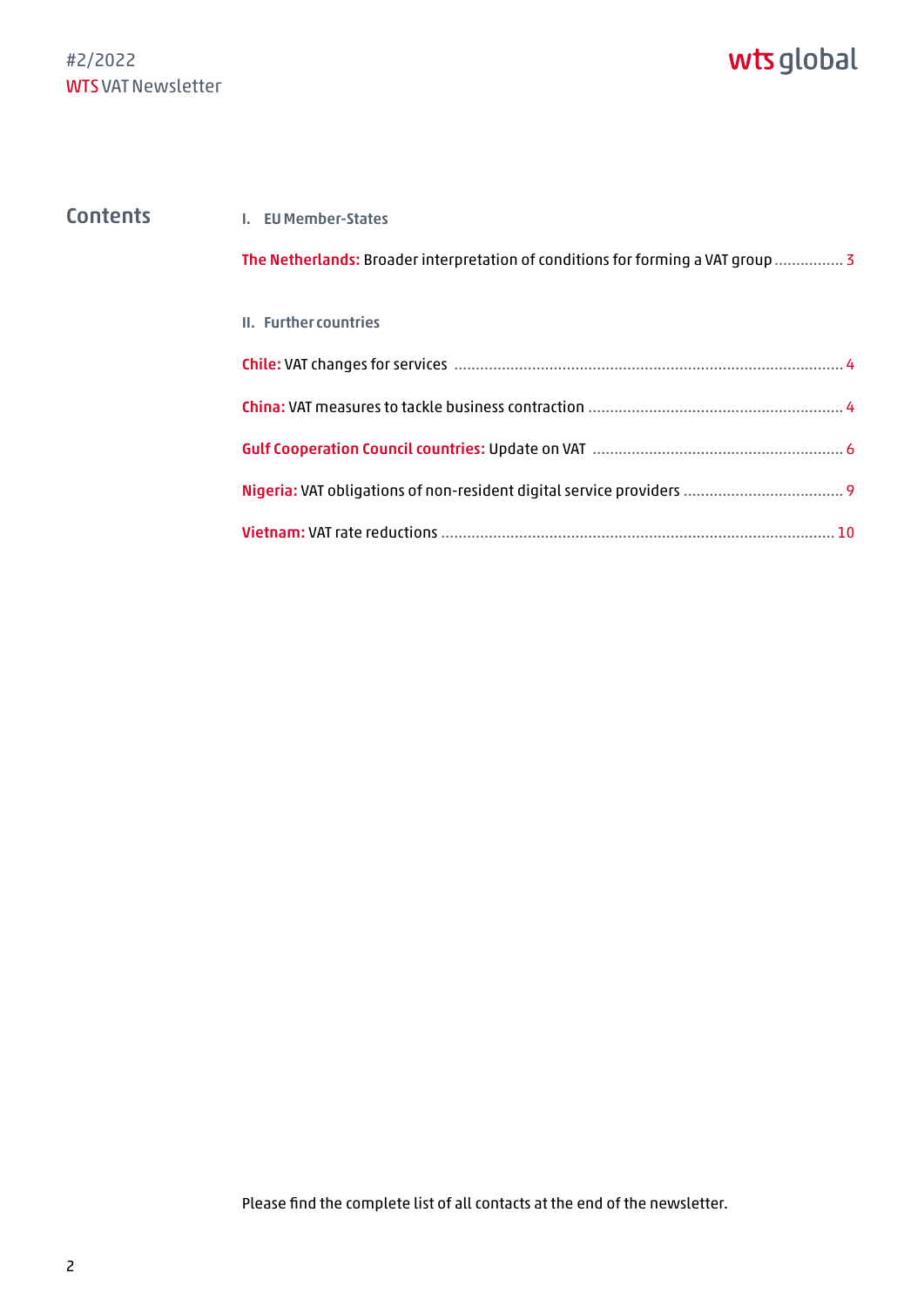## <span id="page-2-0"></span>The Netherlands I. EU Member-States

## Broader interpretation of conditions for forming a VAT group

February saw the Supreme Court of the Netherlands rule in a case concerning the conditions for forming a VAT group in the Netherlands. This ruling could be beneficial, as it includes further clarification/guidance on what has to be present in order to meet the condition of being organisationally intertwined.

#### **Background**

In the Netherlands, entities form a VAT group by operation of law from the moment the following requirements have been met:

- 1. Organisationally intertwined
- 2. Financially intertwined
- 3. Economically intertwined

In principle, entities are deemed to be organisationally intertwined when the persons concerned within the group are under the joint management and directions of one or more of them. However, the Supreme Court of the Netherlands has now ruled that this condition can also be met if the entities involved jointly decide on the organisational policy together as a group.

In the case at hand, one of the entities concerned carried out cleaning services for one of the other parties in the group. These services were complementary to the main activities of the recipient of the cleaning services. The Supreme Court decided that the parties met the condition of being organisationally intertwined as the party for whom the cleaning services were being carried out had strategic power and control over the cleaning services. It is not required that the involved entities are subject to a relationship of subordination to another entity in the group in order to meet this condition.

#### **Comments**

Although the Supreme Court decision relates to quite specific facts and circumstances, we are of the opinion that companies which did not meet the set conditions to be a VAT group in the Netherlands before could benefit from the ruling as the condition to be organisationally intertwined has a broader interpretation.

While before this ruling, this condition could only be met when the entities concerned have (effectively) the same management, the condition could now in principle also be met if the entities concerned jointly decide on the policy of the group of entities.

Due to this additional possibility, companies which are in a situation where it could be beneficial to form a VAT group in the Netherlands, could review their current position and examine whether or not they could make use of this Supreme Court decision.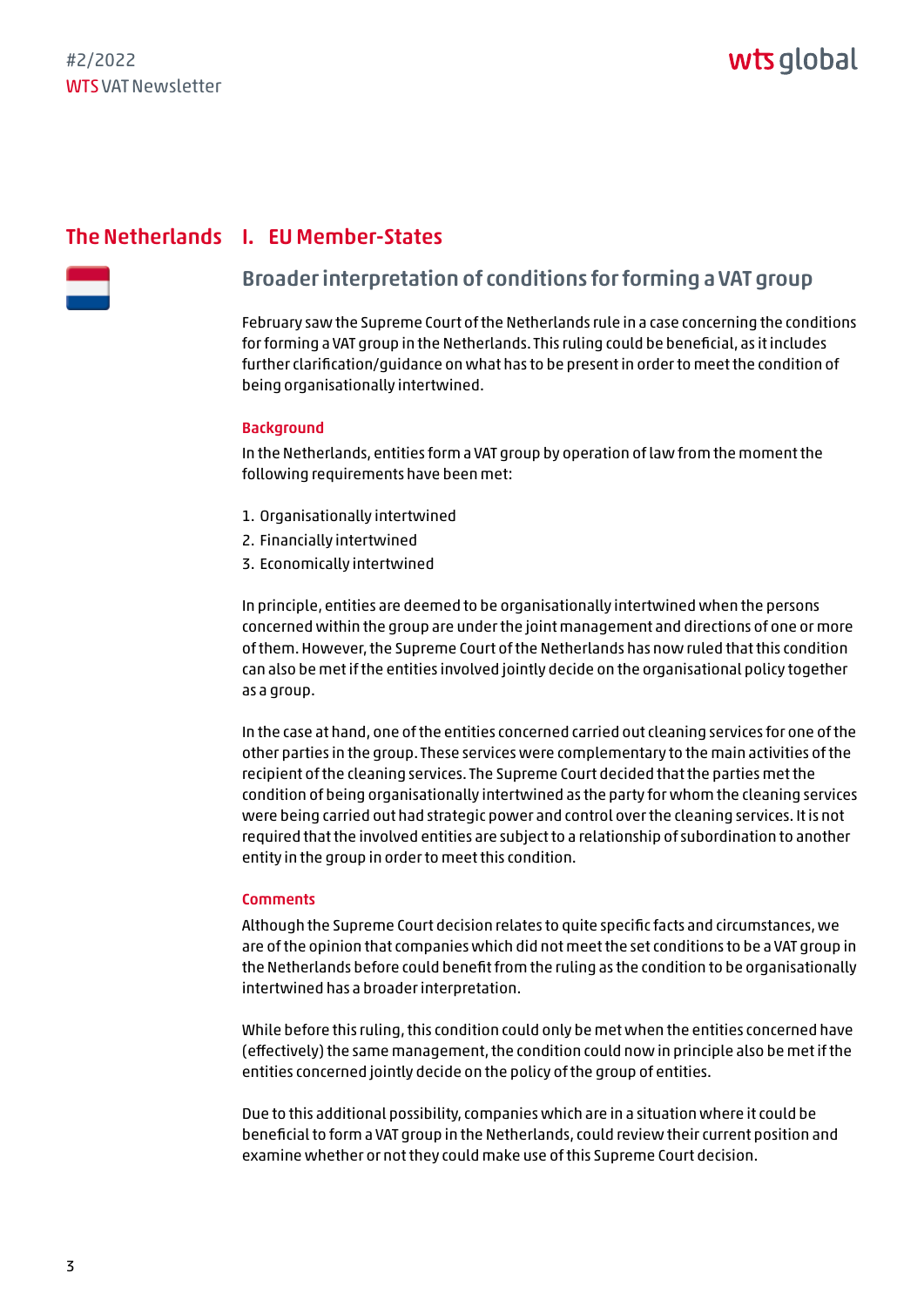# wts global

<span id="page-3-0"></span>*Tijmen Kraaijeveld tkr@atlas.tax*

*Rudolph Wortelboer rw@atlas.tax* 

In our view, it could be mainly beneficial for companies in the Netherlands with (partly) VAT-exempt activities, which incur costs including VAT from other entities in the group. Because transactions between entities within a VAT group in the Netherlands are not visible for VAT purposes, the entities concerned will no longer have to charge and/or incur VAT that is non-recoverable (in full). Depending on the circumstances, this may result in substantial costs savings.

Should you have further questions or would like assistance in this respect, please feel free to contact us.

## II. Further countries

## VAT changes for services

On 4 February 2020, Law 21,420 was published. This law reduces or eliminates tax exemptions to finance the universal guaranteed pension, which establishes that, as of 1 January 2023, all services will start to be taxed with VAT in Chile, except those that are expressly exempt from VAT.

This is a relevant tax reform since several services that were traditionally untaxed in Chile will begin to be taxed with VAT, such as professional services and advice, collection, various non-ambulatory health treatments and translation services, among others.

By virtue of said modification, services such as advice and consultancies from lawyers, accountants and engineers, etc., which until now were not subject to this tax, will be affected by a 19% VAT rate.

Education and transportation services remain expressly exempt, and a new exemption was added regarding "outpatient health services, benefits and procedures" whose scope must be defined by the Chilean IRS through its powers of interpretation.

Likewise, and as an exemption, the services provided by independent individuals who issue receipts for professional fees, and those provided by "professional companies" were added. Regarding the latter, the question remains as to whether the companies that currently provide these VAT-exempt professional services could be transformed into professional companies, or could be considered an elusive act in accordance with the anti-abuse regulations, so they must maintain their corporate structure.

## China

*Loreto Salas lsalas@*

*[egbabogados.com](mailto:lsalas@egbabogados.com)*



To boost the momentum of work and production, the Chinese government has rolled out further VAT incentives and relief to support business operators who are considered vulnerable to business contraction.

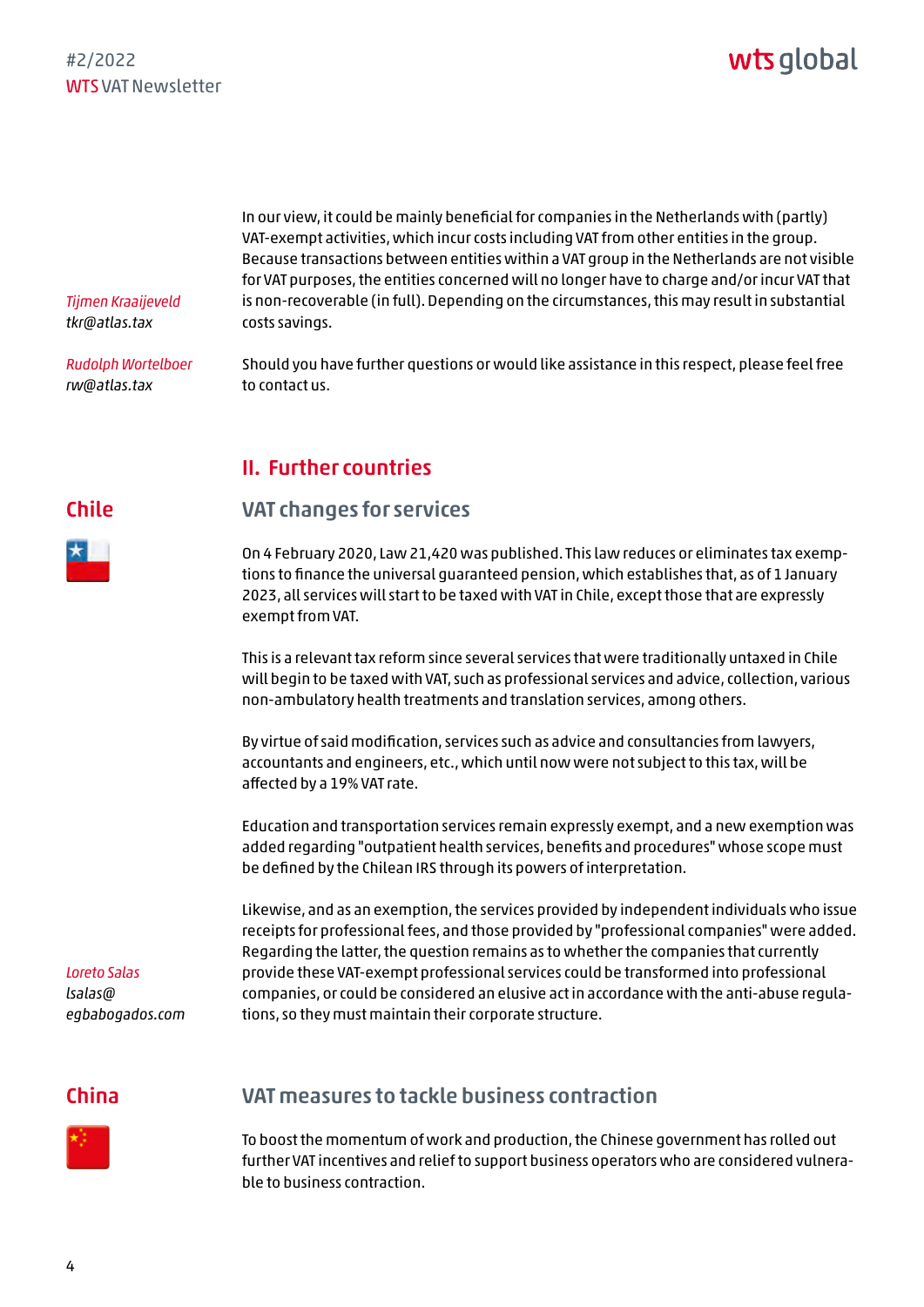#### Larger VAT incentive scope

| No. | <b>Description</b>                                                                           | <b>Before</b> | Now         |
|-----|----------------------------------------------------------------------------------------------|---------------|-------------|
| а.  | <b>Business threshold subject to VAT</b>                                                     | RMB 100,000   | RMB 150,000 |
| b.  | Small business taxed for VAT at 3%                                                           | Reduced to 1% | VAT-exempt  |
|     | Note: the above-mentioned applies only to businesses categorised as "small-scale VAT payers" |               |             |

The details of the VAT incentives are as follows:

- a. Per the tax announcement, Notice ([2021] No.11), the minimum business volume subject to VAT for small-scale VAT payers has increased from RMB 100,000 (approx. EUR 14,375) to RMB 150,000 (approx. EUR 21,566) per month effective from 1 April 2021 to 31 Dec 2022;
- b. As per the tax announcement, Notice ([2022] No.15), all small-scale VAT payers who used to be subject to VAT at 3% are exempt from VAT effective from 1 April 2022 to 31 Dec 2022.

#### More VAT bonus

The Chinese tax authority has offered more VAT credit bonuses to servicing sectors by postponing the policy deadline to a later date through to the end of this year.

#### Old regulations:

- $\rightarrow$  Production-supporting servicing sectors are offered 10% extra VAT credit in each filing;
- $\rightarrow$  Consumption-supporting servicing sectors are offered 15% extra input VAT credit in each filing.

#### New regulations:

 $\rightarrow$  According to the tax announcement, Notice ([2022] No.11), the effectiveness of the said two VAT credit incentives have been prolonged until 31 December 2022.

#### More VAT refunds

The latest policy has enabled more businesses to benefit from the VAT credit refund, which has seen a continuous increase in its beneficiary scope in the recent three rounds, as shown below:

| <b>Description</b> | [2019] No.84                   | $[2021]$ No.15            | [2022] No.14                        |
|--------------------|--------------------------------|---------------------------|-------------------------------------|
| <b>Scopes</b>      | Some advanced<br>manufacturing | Advanced<br>manufacturing | Multiple industries                 |
| <b>Means</b>       | Incremental refund             | Incremental refund        | Incremental/<br>accumulating refund |
| Criteria           | Five criteria                  | Five criteria             | Four criteria                       |

 $\rightarrow$  Scope expansion: the scope of beneficiaries has been expanded from advanced manufacturing to a variety of industries, covering manufacturing and others.

 $\rightarrow$  Criteria relaxation: a taxpayer is no longer required to have a positive VAT credit balance when applying for VAT credit refunds.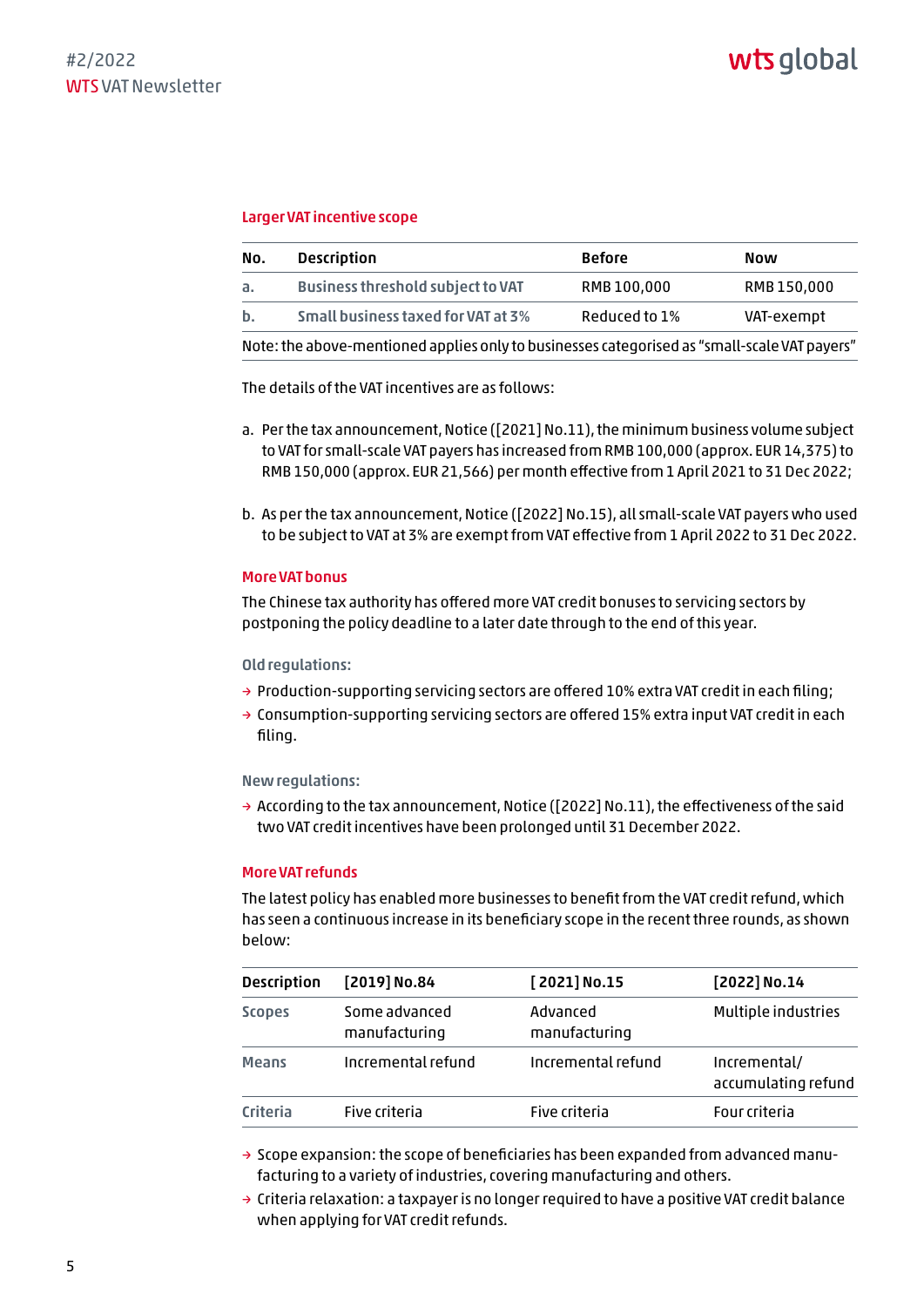#### <span id="page-5-0"></span>Deferral of VAT payments

|                      | Old - [2021] No. 30 | New - [2022] No. 2 |  |
|----------------------|---------------------|--------------------|--|
| <b>Filing period</b> |                     | Deferral allowed   |  |
| 04 of 2021           | 3 months            | 6 months           |  |
| Q1 and Q2 of 2022    | No deferral         | 6 months           |  |

As a tax relief, VAT payments are allowed by the latest policies to be deferred for as long as six months, covering the VAT filings in the last quarter of 2021, and the first two quarters of this year for small, medium and micro enterprises in manufacturing.

#### Implications

*ened.du@wts.cn*

*Ened Du*

*Lisa Zhou lisa.zhou@wts.cn*

It is expected that China's economy will continue to be impacted by the enduring pandemic. Most of the latest tax incentives or reliefs are believed to be short-lived though relaxed, but are still somehow limited in scope and period. Prompt review and due application is the key to enjoying the maximum benefit, especially in easing short-term cash flow stress.

## Gulf Cooperation Update on VAT Council countries



#### Qatar and Kuwait

As per the recent media reports, it has been confirmed that the State of Qatar is committed to the introduction of VAT and that the tax is currently under legislation. The reports also followed the updates from the General Tax Authority (GTA) in Qatar on the recent strengthening of the IT infrastructure required for the implementation of VAT. Furthermore, it has also been reported that the draft implementing regulations are in circulation to limited recipients for review and comments.

Likewise the Qatar, the Kuwaiti Cabinet has also concluded several meetings which oversaw the latest government work programme. The programme, which is aimed at fixing the states' economy in light of the budget deficit, has proposed amendments to the law and regulations in the state. The programme has proposed the introduction of the following laws:

- → Value Added Tax
- → Excise Tax Law
- → Unified Tax Procedures Law

It is anticipated that the State of Qatar will implement VAT in 2023 after the Football World Cup. Moreover, at present there is no clarity on the VAT implementation date for the State of Kuwait.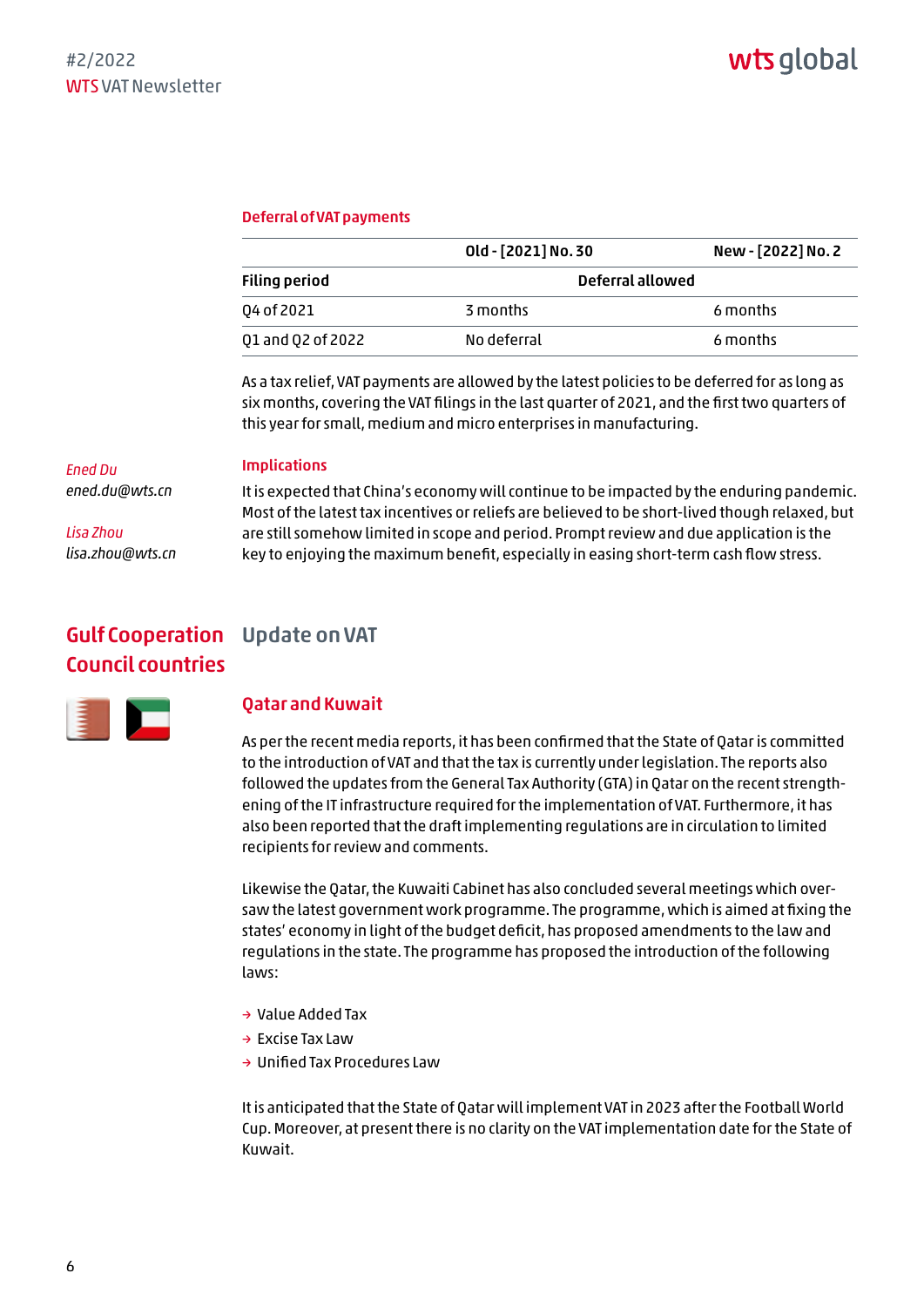## Kingdom of Bahrain

#### Change in effective VAT rate as of 1 January 2022

The Law No. (33) for the year 2021 was approved by the Bahrain Parliamentary upper house known as the Shura Council to amend the Decree-Law No. (48) for the year 2018 regarding Value Added Tax (VAT Law) to increase the standard VAT rate from 5% to 10% effective as of 1 January 2022. Law No. (33) amends certain provisions of the VAT Law and provides for a transition period of 1 year ending on 31 December 2022.

As of 1 January 2022, VAT-registered suppliers will be required to charge 10% VAT on the standard rated supplies. However, the suppliers will be required to charge merely 5% VAT on standard rated supplies made during the transition period subject to certain conditions. The transitional rules are mandatory where the conditions are met and not optional (similar to when the Kingdom of Saudi Arabia increased the VAT rate in 2020). The Bahrain National Bureau for Revenue ('NBR') has released the VAT Rate Change Transitional Provisions Guide and VAT FAQs regarding the transitional rules. The tax treatment during the transition period would be as below:

| Type of supply                                    | Supply to be made on                       | Effective VAT rate $1$ |  |
|---------------------------------------------------|--------------------------------------------|------------------------|--|
| One-off supplies                                  |                                            |                        |  |
| Contract entered on or before<br>23 December 2021 | 1 January 2022 to<br>31 December 2022      | $5\%$ <sup>2</sup>     |  |
| Contract entered on or after<br>24 December 2021  | On or after 1 January 2022                 | 10%                    |  |
| <b>Continuous supplies</b>                        |                                            |                        |  |
| Contract entered on or before<br>23 December 2021 | Supplies made up until<br>31 December 2022 | $5\%$ <sup>3</sup>     |  |
| Contract entered on or after<br>24 December 2021  | On or after 1 January 2022                 | 10%                    |  |

#### Notes:

- 1 The NBR has clarified that the registered persons would have an option to issue a single tax invoice having both 5% and 10% VAT rates.
- 2 5% VAT rate would only be applicable provided there is no change to the contract.
- 3 5% VAT would be applicable provided the contracts are not amended or renewed. If the contracts are amended, 5% VAT would be applicable up until the date of amendment of contract and thereafter revised VAT rate of 10% VAT would apply prospectively to the balance period of the contract.

The transitional guidelines further define the scenarios which will be regarded as a change to the contract in terms of the VAT rate change law. A change will include, although not be limited to, the following aspects:

- 1. Extending the duration of the contract to cover additional goods or services
- 2. Including additional supplies of goods and/or services within the same contract
- 3. Increasing the consideration payable under the contract which would otherwise be subject to 10% VAT and compensating the customer in another manner (e.g. providing discounts, cash rebates, etc. for another supply)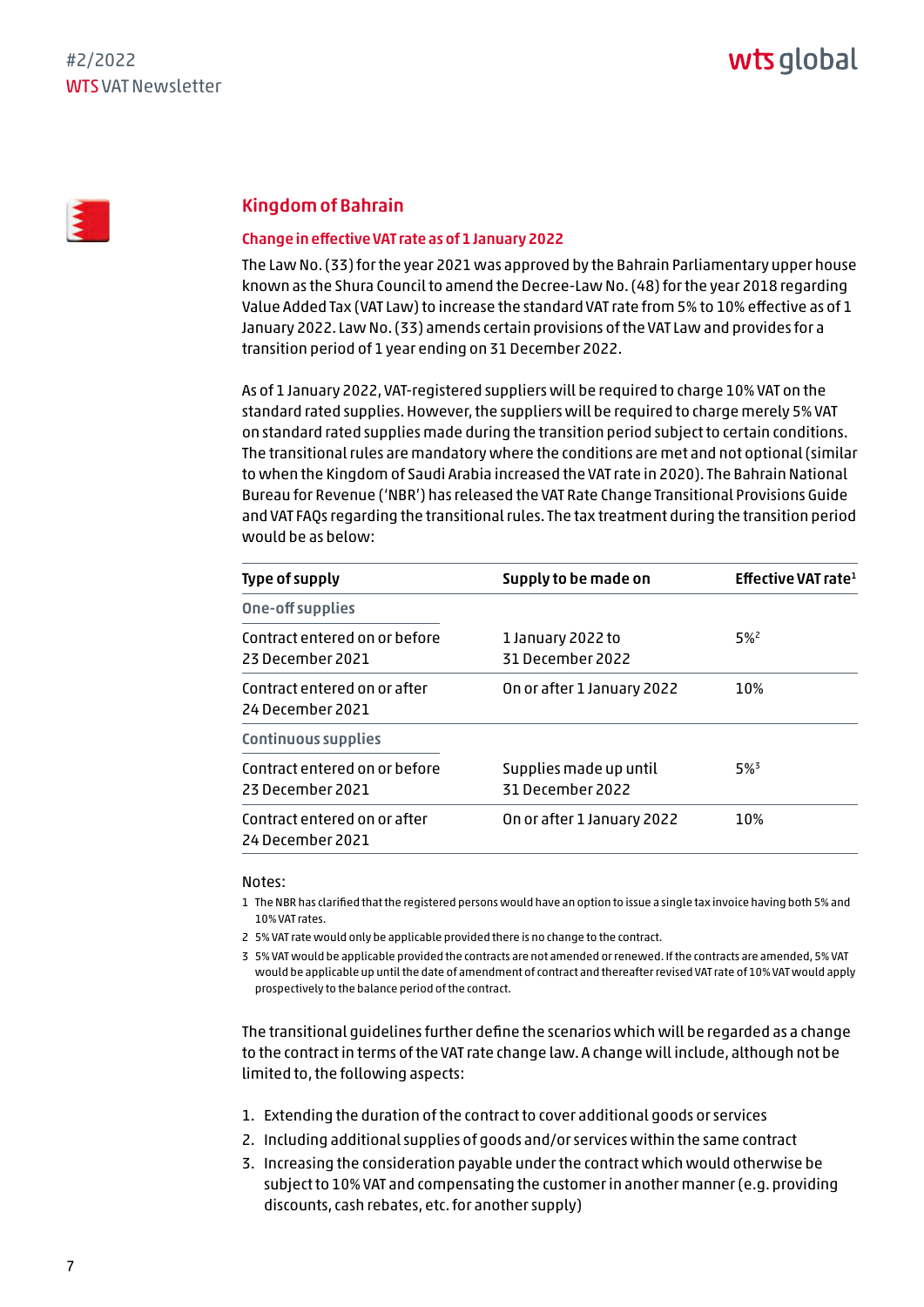# wts global

The transitional guidelines also clarify that the intention of the parties for making changes to the contract would be disregarded by the NBR and such contracts would be subject to 10% VAT. The transitional guidelines further clarify that any other changes which do not impact the original timing, consideration or quantum of supplies to be made under the contract, will generally not be considered as a change or amendment for the purposes of transitional guidelines.



### United Arab Emirates

#### Introduction of Raqeeb – whistleblower programme for tax violations & evasions

The Federal Tax Authority (FTA) has launched a new initiative called 'Raqeeb' which is a 'whistleblower' programme for reporting tax violations and evasions by the VAT registered persons. The programme is aimed at raising awareness among the general public and increasing compliance rates. The programme also aims at having control over the prices of goods and services in the local market.

The FTA has released a guide to help informants understand the 'whistleblower programme' and report any violation of any tax provisions by VAT-registered businesses. The guide also provides the details required in the whistleblowing form and the conditions that need to be met for an informant to be eligible for the monetary reward in return for such information or leads.

The information or leads covered under the 'Raqeeb' programme include suspicion of tax evasion for both VAT and excise tax and non-compliances with tax procedures. The information provided by the informants would be classified by the FTA as following:

- $\rightarrow$  Suspected tax evasion; such as a registrant listing false information in their tax returns or a taxable person evading registering for tax; or
- $\rightarrow$  Suspected non-compliance with tax laws and procedures; such as non-issuance of tax invoices, tax invoices not containing the correct amounts, non-collection of tax, or offering to charge a lower price (exclusive of VAT) if the recipient is willing to pay cash without receiving a tax invoice.

The whistleblowing form cannot be submitted anonymously on the FTA portal, to ensure validation of the authenticity of the information received. However, it has been mentioned that the identity of the informant will remain confidential and protected by the FTA. Furthermore, at the time of submission of the lead, the informants would be required to also file a non-disclosure agreement (NDA) to ensure the protection of any confidential or sensitive information, including information regarding monetary rewards, if any.

The FTA has also notified the conditions associated with the monetary rewards for the informants, which are summarised as under:

- $\rightarrow$  The information provided is credible and not obtained by the FTA previously;
- $\rightarrow$  The whistleblowing form is completed accurately and in full;
- $\rightarrow$  The tax amounts collected from the reported business exceed AED 50,000 (approx. EUR 12,936);
- $\rightarrow$  The reported person has exhausted all forms of objections and appeals.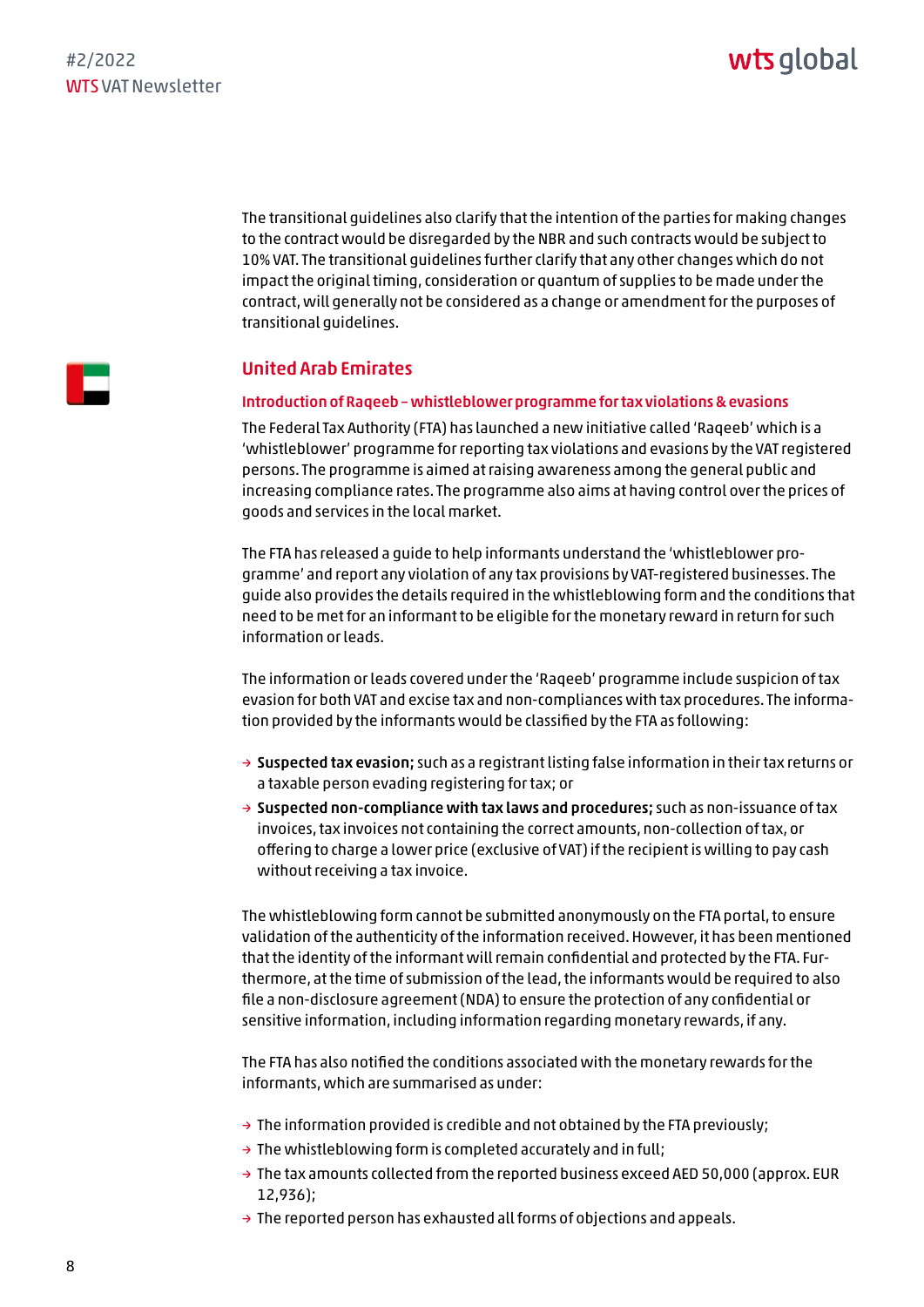# wts global

<span id="page-8-0"></span>*Deepak Agarwal deepak.agarwal@ [dhruvaadvisors.com](mailto:deepak.agarwal@dhruvaadvisors.com)* It is pertinent to note that FTA employees and their relatives up to the fourth degree of consanguinity will not be eligible for monetary rewards. However, they will still be able to report non-compliances under this programme.

## Nigeria

## VAT obligations of non-resident digital service providers

11 October 2021 saw the Federal Inland Revenue Service (FIRS) issue guidelines for VAT compliance for non-resident suppliers who render digital services taxable in Nigeria. These guidelines were made pursuant to Section 10 of the Value Added Tax (VAT) Act Cap V1, LFN 2004 (as amended) and came into effect from 1 January 2022 with respect to supply of services as well as intangibles and 1 January 2024 for supplies of goods.

Section 10 (1) of the VAT Act requires non-resident suppliers (NRS) of services to Nigeria to register and obtain a Taxpayer Identification Number (TIN). Section 10 (3) enables the FIRS to appoint any person to collect VAT on its behalf, and the remittance to the FIRS.

#### Key takeaways

- $\rightarrow$  The rate of VAT is 7.5% for services rendered by non-resident digital service providers.
- $\rightarrow$  An NRS is required to reqister as prescribed in the quideline if, within 12 consecutive months immediately before the coming into effect of these guidelines or any 12 consecutive months thereafter, it has made or expects to carry out a single or series of supplies to Nigeria which (in aggregate value) amounts to USD 25,000 (approx. EUR 23,975).
- $\rightarrow$  The NRS is required to remit the amount due, using its name and TIN, to the FIRS through any of the collecting banks in Nigeria in the case of local currency (Naira, NGN) and through electronic payment methods using bank transfer for foreign currency transactions.
- $\rightarrow$  An NRS registered for VAT purposes will be required to file monthly VAT returns even for months where no taxable supply has been made to Nigeria. The returns should be rendered no later than 21 days after the end of the month in which the supplies were made. If the filing deadline cannot be met, the NRS may obtain an approval for an extension from the FIRS which shall not be more than one month.
- $\rightarrow$  The NRS shall remit the whole tax collected without deducting input tax. This is because exports, under the destination principle, are generally zero-rated. As such, the NRS may claim input tax in the jurisdiction of origin of the supply where the domestic VAT rules of that jurisdiction provide for input VAT deduction on exported goods and services.
- $\rightarrow$  All NRS making supplies to Nigeria are required to keep reliable and verifiable records indicating the full and accurate representation of supplies made to Nigeria and these should be submitted to the Service upon request.

#### Failure in VAT obligations by NRS

An NRS will be regarded as having failed to collect VAT on its services where:

- a. It does not include the transaction in its return;
- b. From the facts of the transaction, it shows that the NRS has not charged VAT or collected the tax on the transaction.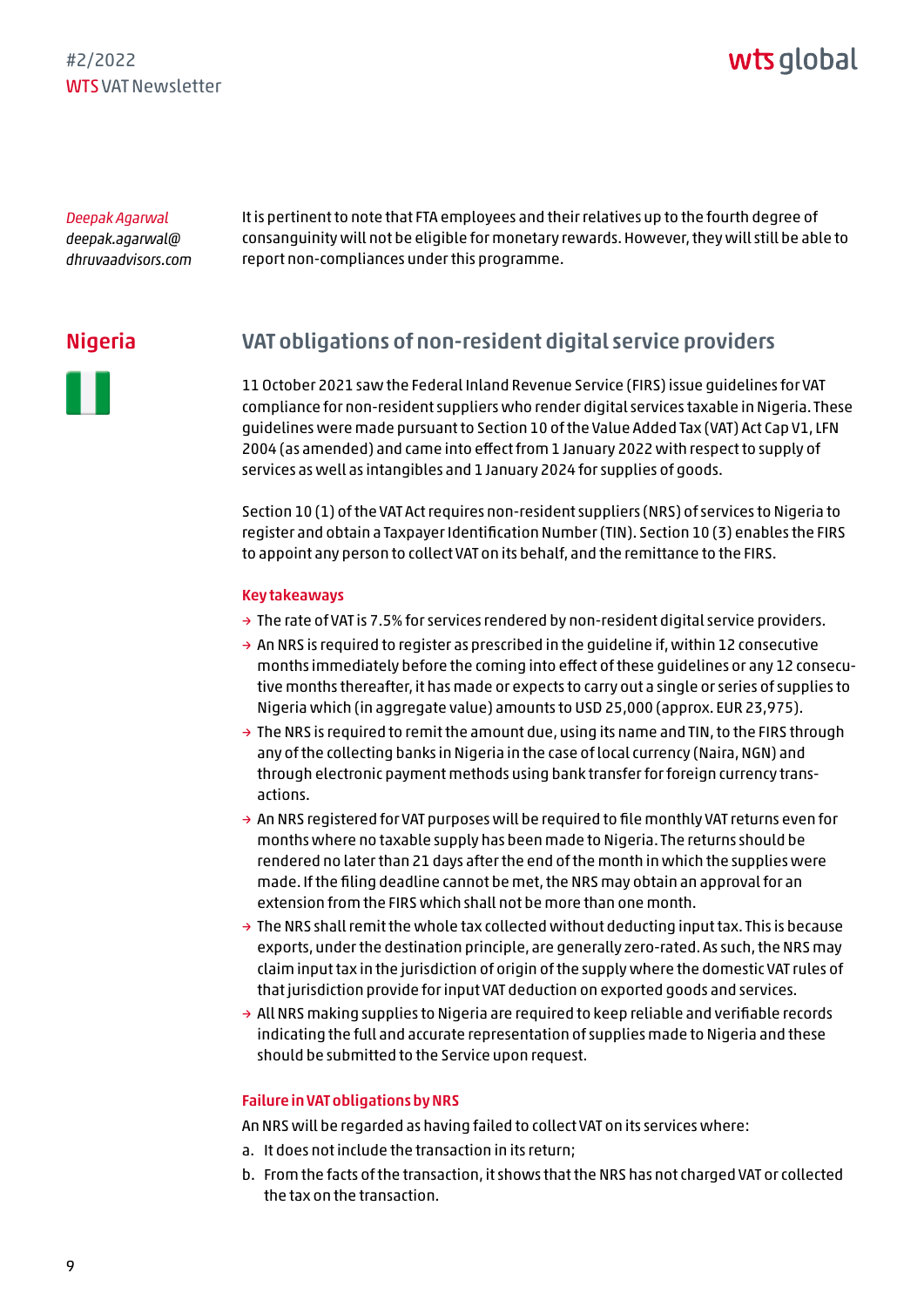<span id="page-9-0"></span>Where the NRS fails to account for or to remit VAT or to generally comply with these guidelines, the FIRS may take all necessary steps to enforce the tax laws and collect the taxes due.

Technically, the appointment of NRSs as VAT collectors is not currently supported by the VAT Act. This is because Nigerian customers are required to self-charge or deduct VAT at source and remit to the FIRS. The VAT registration threshold for NRSs included in the circular being USD 25,000 (approx. EUR 23,975), is lower than the NGN 25,000,000 (approx. EUR 57,702) threshold stated in the VAT Act, while the new mode of registration according to the guidelines may create an additional administrative requirement for registered NRSs.

*Kelechi Ugbeva [kelechi@blackwood](mailto:kelechi@blackwoodstone.com) stone.com*

While it is evident that the FIRS intends to adopt a clear and practical approach as can be seen in the guideline, it is pertinent that they align with the provisions of the law.

## Vietnam



*Wolfram Gruenkorn [wolfram.gruenkorn@](mailto:wolfram.gruenkorn@wtsvietnam.com) wtsvietnam.com*

## VAT rate reductions

The regular VAT rate of 10% is reduced to 8% from 1 February 2022 until the end of 2022. The rate for the following services has not been reduced:

- → Telecommunications, financial activities, banking activities, securities, insurance, trading of real estate, metal and precast metal products, mining products (excluding coal mining), coke mining, refined oil, chemical products.
- → Goods and services subject to excise tax.
- $\rightarrow$  Information technology as prescribed in the law on information technology.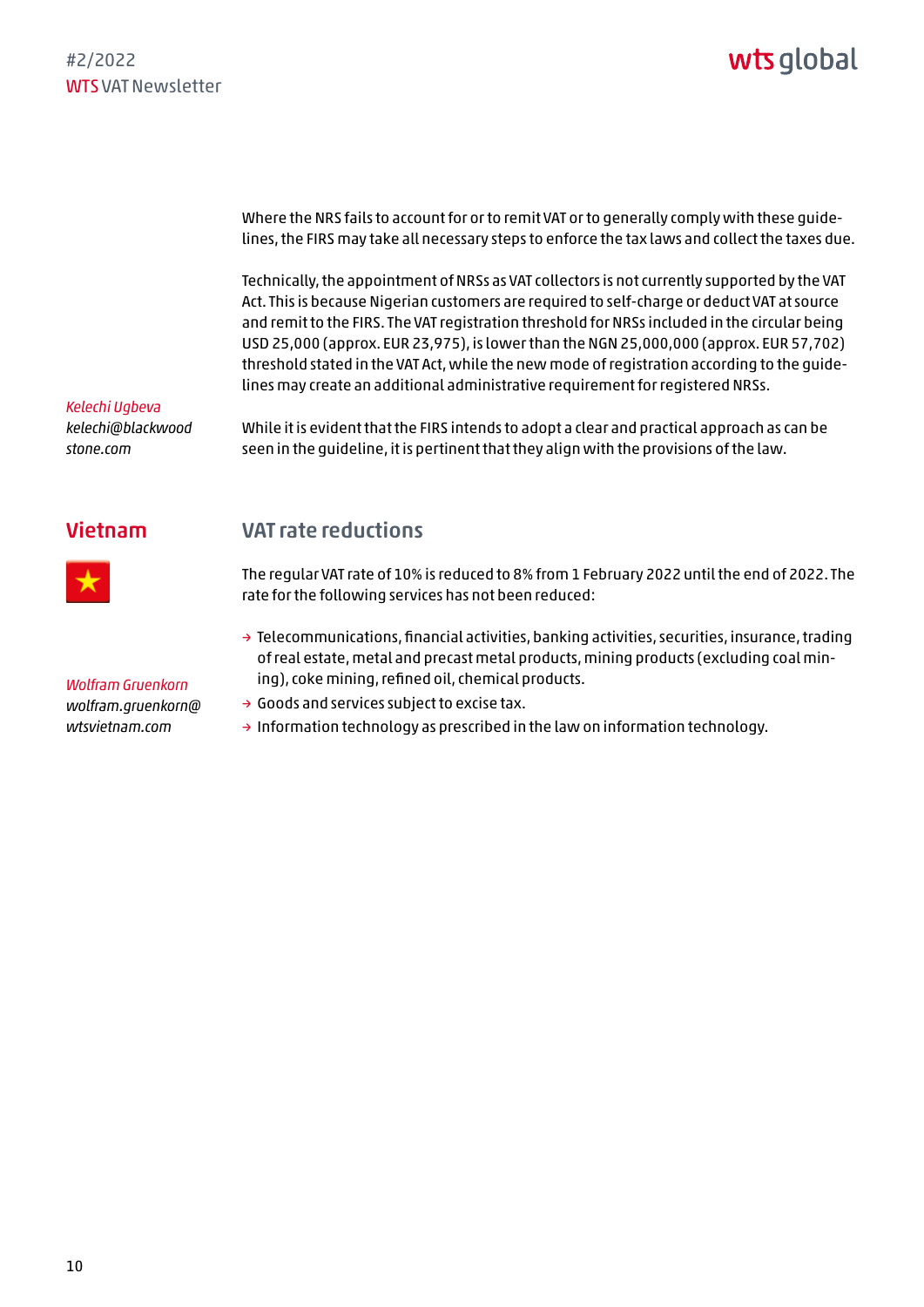# wts global

## <span id="page-10-0"></span>Contact The Netherlands

Tijmen Kraaijeveld tkr@atlas.tax T +31 6 4035 6727 Rudolph Wortelboer rw@atlas.tax T +31 6 1115 0879 Atlas Tax Lawyers Weteringschans 24 1017 SG, Amsterdam www.atlas.tax

#### Chile

Loreto Salas lsalas@egbabogados.com T +56 9 7749 7626 EGB Abogados Huechuraba Avenida Del Valle Sur 576, office 401 8581151, Santiago www.egbabogados.com

#### China

Ened Du ened.du@wts.cn Lisa Zhou lisa.zhou@wts.cn T +86 21 5047 8665 WTS China Co., Ltd. Unit 06-07, 9th Floor, Tower A, Financial Street Hailun Center No.440 Hailun Road, Hongkou District 200080, Shanghai www.wts.cn

#### United Arab Emirates

Deepak Agarwal deepak.agarwal@dhruvaadvisors.com T +971 4 240 8477 WTS Dhruva Consultants 207, Emaar Square, Building 4 PO Box 127165 Dubai www.wts-dhruva.com

### Nigeria

Kelechi Ugbeva kelechi@blackwoodstone.com T 08020561864 Blackwood & Stone LP No. 22A Rasheed Alaba Street Lekki Phase 1 Lagos, 100009 www.blackwoodstone.com

#### Vietnam

Wolfram Gruenkorn wolfram.gruenkorn@wtsvietnam.com T +84 28 7302 5771 WTS Tax Vietnam Co., Ltd. 8th floor, TMS Building, District 1 172 Hai Ba Trung 70000 Ho Chi Minh City www.wtsvietnam.com